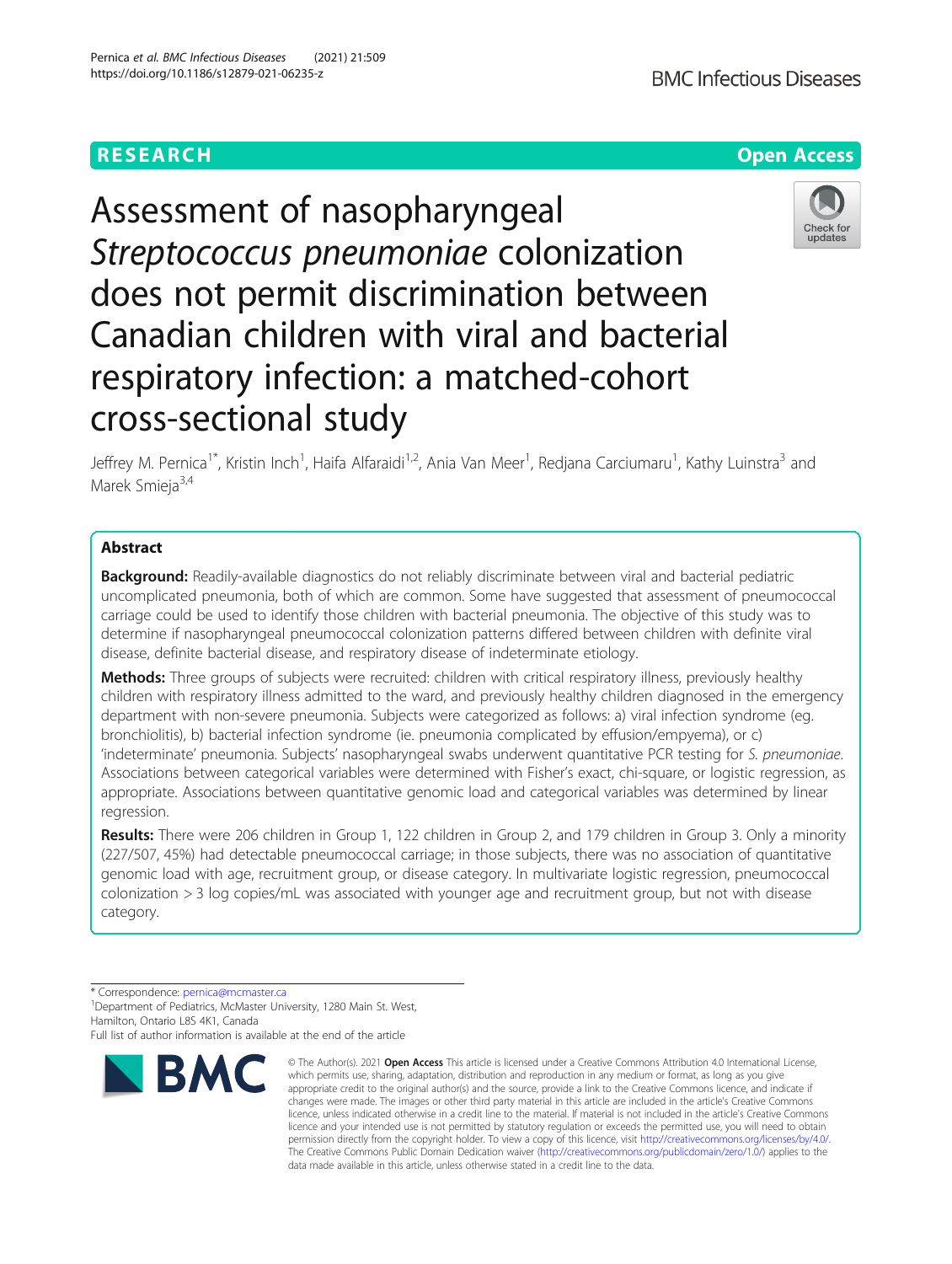Conclusions: The nasopharyngeal S. pneumoniae colonization patterns of subjects with definite viral infection were very similar to colonization patterns of those with definite bacterial infection or indeterminate pneumonia. Assessment and quantification of nasopharyngeal pneumococcal colonization does not therefore appear useful to discriminate between acute viral and bacterial respiratory disease; consequently, this diagnostic testing is unlikely to reliably determine which children with indeterminate pneumonia have a bacterial etiology and/or require antibiotic treatment.

Keywords: Diagnostic microbiology, Pneumonia, Respiratory tract infection, Epidemiology, Streptococcus pneumoniae

## Summary

Our results do not support the use of the assessment and quantification of nasopharyngeal pneumococcal colonization to discriminate between children with viral and bacterial respiratory disease.

## Introduction

Pneumonia is one of the leading causes of paediatric hospitalization in North America. The causes of pneumonia in childhood are many and varied, with viruses, typical bacteria, and atypical pathogens (eg. Mycoplasma *pneumoniae*) all playing important roles  $[1]$  $[1]$ . The principles of supportive care for children with respiratory disease, such as the provision of oxygen or ventilatory support, are similar regardless of microbiologic etiology; however, bacterial pneumonia should be treated with appropriate antimicrobials to mitigate disease impact [\[2](#page-5-0)]. Consequently, the identification of bacterial respiratory infection is important to facilitate optimal patient management. It is generally accepted that Streptococcus pneumoniae is the pathogen that accounts for most severe bacterial community-acquired pneumonia in children, with its identification and treatment of high importance to clinicians [[2](#page-5-0)–[4](#page-6-0)].

Unfortunately, the microbiologic diagnosis of indeterminate (not obviously viral or bacterial) paediatric respiratory infection is not readily accomplished without resorting to highly invasive testing, such as percutaneous trans-thoracic lung aspiration [\[4](#page-6-0)]. Nasopharyngeal testing for viruses and atypical pathogens using molecular methods has high sensitivity and specificity [[5\]](#page-6-0), but the identification of a viral/atypical pathogen in the nasopharynx does not preclude bacterial co- or superinfection, a common occurrence  $[1, 6-8]$  $[1, 6-8]$  $[1, 6-8]$  $[1, 6-8]$  $[1, 6-8]$  $[1, 6-8]$ . White blood counts and serum C-reactive protein are weakly predictive of bacterial etiology [[2\]](#page-5-0), whereas blood cultures are very specific but insensitive for the detection of bacterial pneumonia [[9](#page-6-0)]. There is substantial inter- and intraobserver variability in the assessment of chest radiographs [\[10](#page-6-0)–[13\]](#page-6-0), such that their ability to reliably discriminate between bacterial/atypical/viral infection is very limited. Current pneumonia treatment guidelines emphasize that pneumonia in preschoolers often has a viral etiology and does not necessarily warrant treatment [[2,](#page-5-0) [3](#page-5-0)], but antibiotics are prescribed to most anyway [[14\]](#page-6-0); this may be because clinicians and parents are more concerned about missing a potentially serious bacterial infection than the harms of antimicrobials. As a result, the need for better diagnostics to improve antimicrobial stewardship, even in younger age groups, has been highlighted [\[15](#page-6-0)].

Some have recommended measuring pneumococcal nasopharyngeal carriage to discriminate between viral and bacterial infection; cut-offs of 3 log copies/mL [\[16](#page-6-0)], 3.9 log copies/mL [[17](#page-6-0)], and 6.9 log copies/mL [\[18](#page-6-0)] have been proposed to better identify adults and children with pneumococcal disease. If nasopharyngeal pneumococcal genomic loads were truly higher in children with pneumococcal pneumonia, the most important bacterial pneumonia pathogen [[2,](#page-5-0) [4,](#page-6-0) [15\]](#page-6-0), this diagnostic test could be used to discriminate between children with primary viral pneumonia and those with bacterial pneumonia, thereby facilitating clinical management and decisions about antibiotic therapy. The objective of this study was to determine if patterns of nasopharyngeal pneumococcal carriage differed amongst children in Canada with definite viral disease, definite bacterial disease, and respiratory disease of indeterminate etiology; it should be emphasized the latter category accounts for the majority of episodes of pediatric community-acquired pneumonia in North America [[1,](#page-5-0) [19,](#page-6-0) [20\]](#page-6-0).

## Materials and methods

There were three groups of children recruited for this study. Please note that 'respiratory illness' was defined as 'because of perceived respiratory disease (ie. with signs or symptoms of respiratory distress) or requiring either supplemental oxygen or assisted ventilation.'

1. Group 1 consisted of all children aged 2 mos – 18 y admitted to the paediatric intensive care unit (PICU) of McMaster Children's Hospital (MCH) because of respiratory illness between Sept 2015- Oct 2016 and had a nasopharyngeal swab (NPS) performed less than a week after admission, as previously described, through retrospective review [\[21\]](#page-6-0).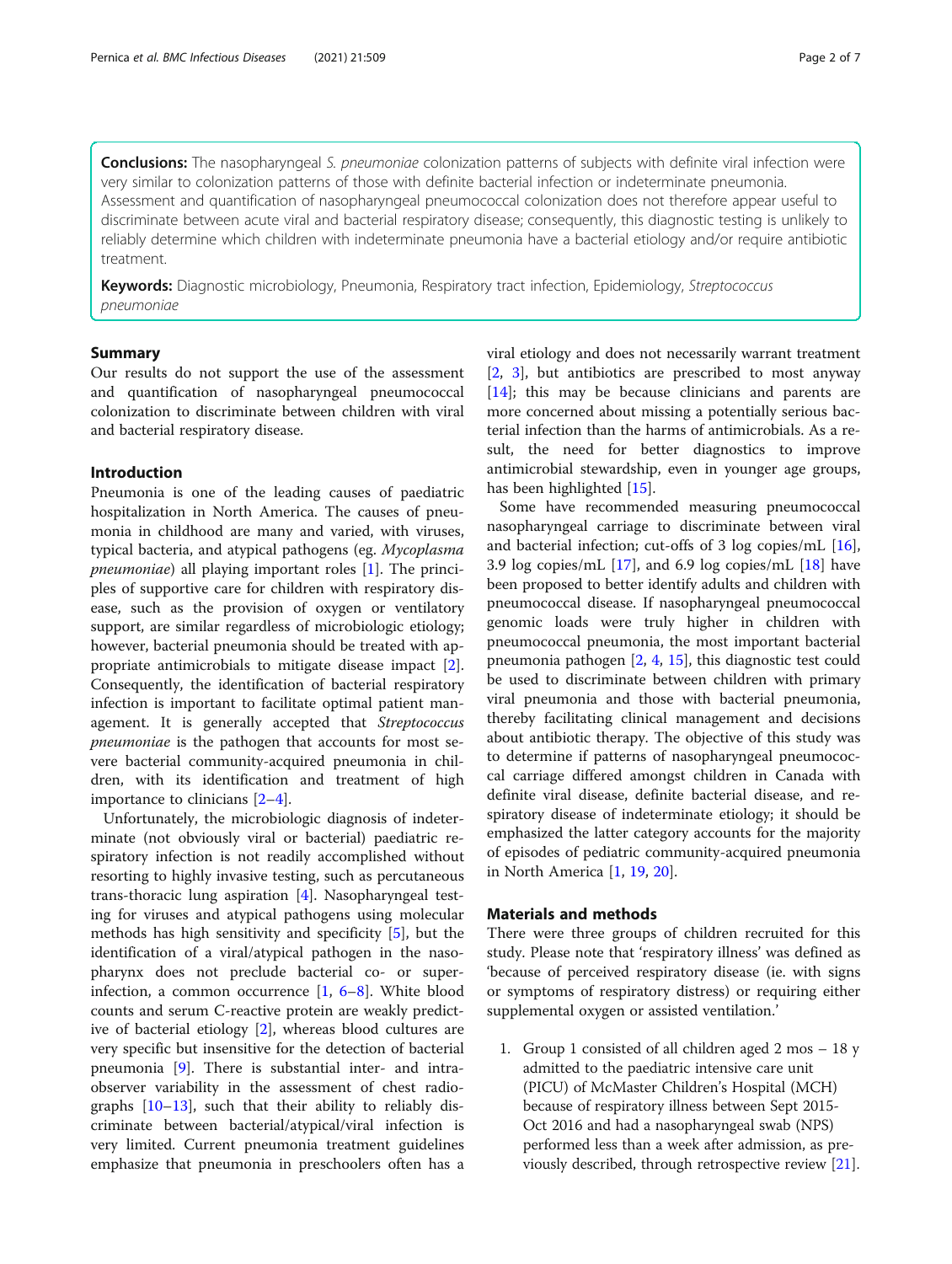- 2. Group 2 consisted of previously healthy children aged 2 mos – 18 y admitted to the general paediatric wards because of respiratory illness from Sept 2015-Jan 2020 prospectively identified through convenience sampling. Those with ventilatorassociated pneumonia, cystic fibrosis, anatomic lung disease, bronchiectasis, congenital heart disease, history of repeated aspiration, malignancy, conditions requiring treatment with immune suppressants, or primary immunodeficiency were excluded.
- 3. Group 3 consisted of previously healthy children aged 6 mos – 10 y who were diagnosed with community-acquired pneumonia in the MCH Emergency Department (ED) and were well enough to be managed as outpatients, as previously described, in a prospective randomized trial [\[22\]](#page-6-0). Participants were enrolled during Dec 2012-March 2014 (pilot phase) and Aug 2016-Dec 2019.

Children were categorized into the following disease categories based on discharge diagnoses made by the clinical team and interpretation of chest radiographs made by the attending radiologist:

- a) Viral infection syndrome (eg. bronchiolitis, asthma exacerbation without a secondary diagnosis of bacterial pneumonia and without a chest radiograph consistent with pneumonia). Current guidelines strongly recommend against treating these children with antimicrobials regardless of illness severity [\[23,](#page-6-0) [24](#page-6-0)].
- b) Bacterial infection syndrome, ie. pneumonia complicated by effusion/empyema (identified by lung ultrasound).
- c) 'Indeterminate' pneumonia characterized by a clinical diagnosis of pneumonia but without effusion/empyema. Many of these children would have had pure viral infections, but a substantial proportion likely also had bacterial co-infection, as identification of the causative pathogen(s) is generally not feasible  $[1, 6-8]$  $[1, 6-8]$  $[1, 6-8]$  $[1, 6-8]$  $[1, 6-8]$  $[1, 6-8]$  $[1, 6-8]$ . As this disease category was of particular interest, it was further subdivided into 'non-severe' (ie. did not require hospital admission) and 'severe' (ie. was hospitalized).

Please note that the vast majority of children in the 'viral infection syndrome' and 'bacterial infection syndrome' categories did not require microbiologic confirmation. For example, it is recommended not to do microbiologic testing in children with clinically-diagnosed bronchiolitis [[23](#page-6-0), [24](#page-6-0)], and the majority of cases of pneumonia complicated by effusion are known to have a bacterial cause [\[19,](#page-6-0) [25](#page-6-0)].

MCH is a tertiary children's hospital in Hamilton, Ontario, Canada; at the time of the study, the hospital had 259 beds, approximately 6500 admissions, and approximately 40,000 ED visits yearly. All children hospitalized with a potentially infectious respiratory illness at MCH have an NPS performed routinely to identify respiratory viruses, as per the institutional Acute Respiratory Infection Surveillance Protocol.

For each patient, a nasopharyngeal flocked swab (FLOQSwab, Copan Italia, Brescia, Italy) was collected in 3 mL of Universal Transport Medium (UTM, Copan Italia). Samples were stored at negative 80C until testing to preserve sample integrity. After vortexing, 200uL of NPS sample was extracted by easyMag (bioMérieux, St.- Laurent, Quebec, Canada) and eluted in 55uL. Five uL of the eluate was amplified for S. pneumoniae using previously published primer and probe sequences [[26\]](#page-6-0). The assay amplifies a 101 bp sequence targeting  $lytA$ , the autolysin gene. The real-time qPCR assay was run on the Rotor-Gene Q (Qiagen, Germantown, USA) using the QuantiTect Probe PCR Kit (Qiagen). Each reaction contained 5uL of extracted nucleic acid in a final reaction volume of 20uL, 1X QuantiTect Probe PCR Master Mix, 0.4 uM of the forward and reverse primers and 0.1 uM of the TaqMan probe. The probe was labeled with FAM and TAMRA. The assay conditions were 95 °C for 15 min for initial PCR activation followed by 45 cycles of denaturation at 95 °C for 5 s with a combined annealing and extension step at 62 °C for 45 s. Cycle threshold (CTs) values below 40 cycles were considered positive. To verify the specificity of the assay, 20 S. pneumoniae positive controls including two ATCC strains, 49619 and 6305 and 18 clinical and laboratory isolates plus 25 negative control organisms, encompassing respiratory organisms and isolates and other streptococcal species were assessed. No cross reactivity was noted with the primers and probes with the viridans group streptococci isolates tested (three different S. mitis isolates). In the absence of S. pseudopneumoniae strains, the potential cross reactivity of the assay with S. pseudopneumoniae could not be ruled out.

Positive samples were further quantified using a standard curve generated from 10-fold serial dilutions of a lytA cloned control ranging from  $10^2$  to  $10^6$  copies/reaction. The cloned control consisted of a 553 bp amplified segment of the lytA gene of S. pneumoniae ATCC 49619 inserted into a pGEM®-T Easy Vector (Promega, Madison, WI). All generated standard curves had slopes between – 3.4 and – 3.2, and  $R^2$  values > 0.96 and < 1.

The main outcome was nasopharyngeal pneumococcal genomic load. The covariates of interest were disease category, age (categorized into clinically relevant groups), hospitalization status, and group of recruitment. We did not address potential sources of bias in the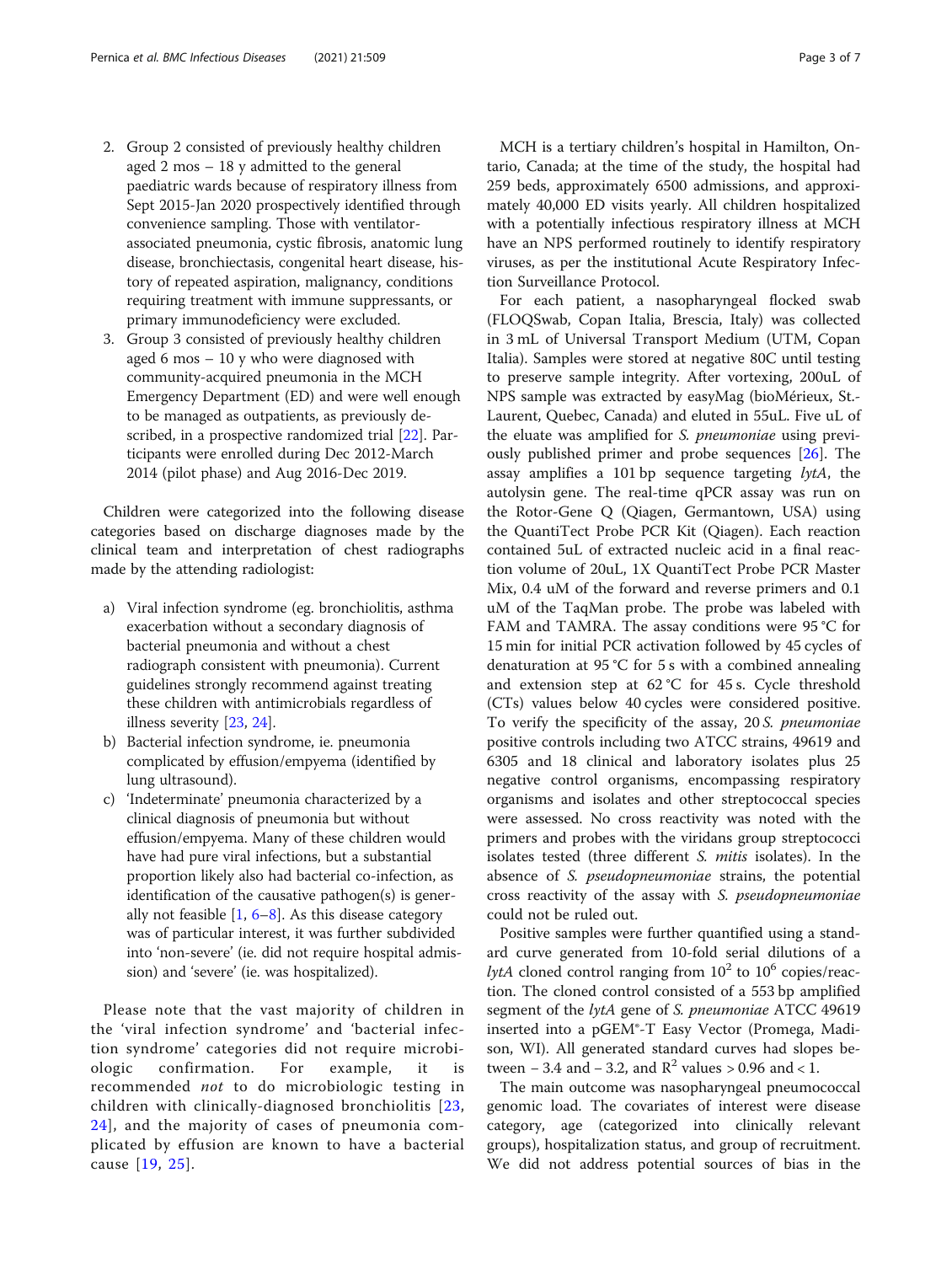analysis, including potential selection bias in groups 2 (ward) and 3 (ED), and did not adjust the analyses for additional potential confounders. Descriptive statistics with appropriate measures of central tendency were presented for all study subjects. Normality was assessed visually. Chi-square or Fisher exact testing, as appropriate, was done to compare categorical variables. Forward logistic regression was done in a stepwise fashion adding covariates found to be significant with  $p < 0.2$  in bivariate analyses; those associated with a statistically significant change in the -2log likelihood of the model were retained. No imputation of missing data was done. Analyses were done using STATA v11.2 (College Station, TX). No formal sample size calculation was done in this exploratory study utilizing convenience sampling.

## Results

There were 206 children recruited to Group 1 (PICU), 122 children recruited to Group 2 (hospitalized on ward), and 179 children recruited to Group 3 (ED). The median participant age was 2.5 years (25–75%ile 1.3–4.9 y). There were 160 (32%) with a definite viral infection syndrome, 179 (35%) with non-severe indeterminate pneumonia, 134 (26%) with indeterminate pneumonia who were hospitalized, and 34 (6.7%) with definite bacterial infection (complicated pneumonia). The distribution of the outcome variable of interest, pneumococcal genomic load, was not normal, as a majority of subjects (280/507, 55%) did not have pneumococci detected in their NPS. However, the distribution of genomic load in those with detectable carriage was roughly normal. There were 286 (56%) participants with 0–3 log copies/ mL, 153 (30%) with 3–6.9 log copies/mL, and 68 (13%) with > 6.9 log copies/mL in their NPS.

Younger participants were more likely to have detectable pneumococcal carriage. Of those aged < 5 years, 190 (50%) had 0–3 log copies/mL, 127 (33%) had 3–6.9 log copies/mL, and  $65$  (17%) had  $>6.9$  log copies/mL in their NPS; in contrast, in those aged 5 and over, 96 (77%) had 0–3 log copies/mL, 25 (20%) had 3–6.9 log copies/mL, and 3 (2.4%) had > 6.9 log copies/mL ( $p <$ 0.0001). However, among those with S. pneumoniae detected, quantitative genomic load was not associated with age (ie. younger children did not have numerically higher pneumococcal loads). Carriage rate also varied by recruitment group; 67% of Group 1 (PICU), 53% of Group 2 (ward), and 42% of Group 3 (ED) did not have S. pneumoniae detected ( $p < 0.001$ ). It should be noted, however, that the age distribution of participants was different in different groups. The quantitative genomic load among those with detectable carriage was similar between participants of different groups.

Participants with definite bacterial disease (ie. complicated pneumonia) had very similar colonization patterns as compared to participants with definite viral disease (eg. bronchiolitis) (Table [1\)](#page-4-0). However, it was found that participants with non-severe indeterminate pneumonia had higher carriage rates than participants in other disease categories. In those with detectable carriage, the quantitative genomic load was similar between subjects of all different disease categories.

Given that age category, recruitment group, and disease category appeared to all be associated with the presence of pneumococcal nasopharyngeal carriage (> 3 log copies/mL), these covariates were entered into the logistic regression model. In this multivariable model, we found that age category continued to exert a dominant effect on the likelihood of colonization; furthermore, the effect of recruitment group was slightly diminished, but was still statistically significant. When age and recruitment group were taken into account, there was no significant residual association between nasopharyngeal pneumococcal carriage and disease category (Table [2](#page-4-0)).

## **Discussion**

In this study, we did not find any association between respiratory disease category and S. pneumoniae nasopharyngeal carriage > 3 log copies/mL, or pneumococcal quantitative genomic load, when the effects of age and location of recruitment were adjusted for. If quantitation of pneumococcal carriage at admission to hospital could not distinguish between definite viral disease (eg. bronchiolitis) and definite bacterial disease (ie. pneumonia complicated by effusion), it seems unreasonable to posit that this diagnostic testing could be used to determine which children with indeterminate pneumonia had a viral, as compared to bacterial, cause. Our results also do not support the idea of using this diagnostic test as a supplementary diagnostic aid for epidemiologic studies of children presenting with respiratory disease.

Pneumococcal colonization precedes and is presumably a prerequisite for disease caused by S. pneumoniae [[27\]](#page-6-0); consequently, it is reasonable to posit that carriage would be more common or nasopharyngeal genomic loads would be higher in those children with pneumococcal infection as compared to those without. This has indeed been demonstrated in multiple different studies of children living in low- and middle-income countries [[16,](#page-6-0) [18,](#page-6-0) [28](#page-6-0)–[30\]](#page-6-0). The seminal PERCH case-control study, enrolling in Bangladesh, the Gambia, Kenya, Mali, South Africa, Thailand, and Zambia, found that 56 cases with pneumococcal pneumonia had substantially higher nasopharyngeal pneumococcal genomic loads than 4035 children without pneumococcal disease, with the optimal discriminatory cut-off being 6.9 log copies/mL [[18\]](#page-6-0). One study of 550 consecutive children admitted to a Vietnamese hospital found that those with radiographicallyconfirmed pneumonia were less likely to be colonized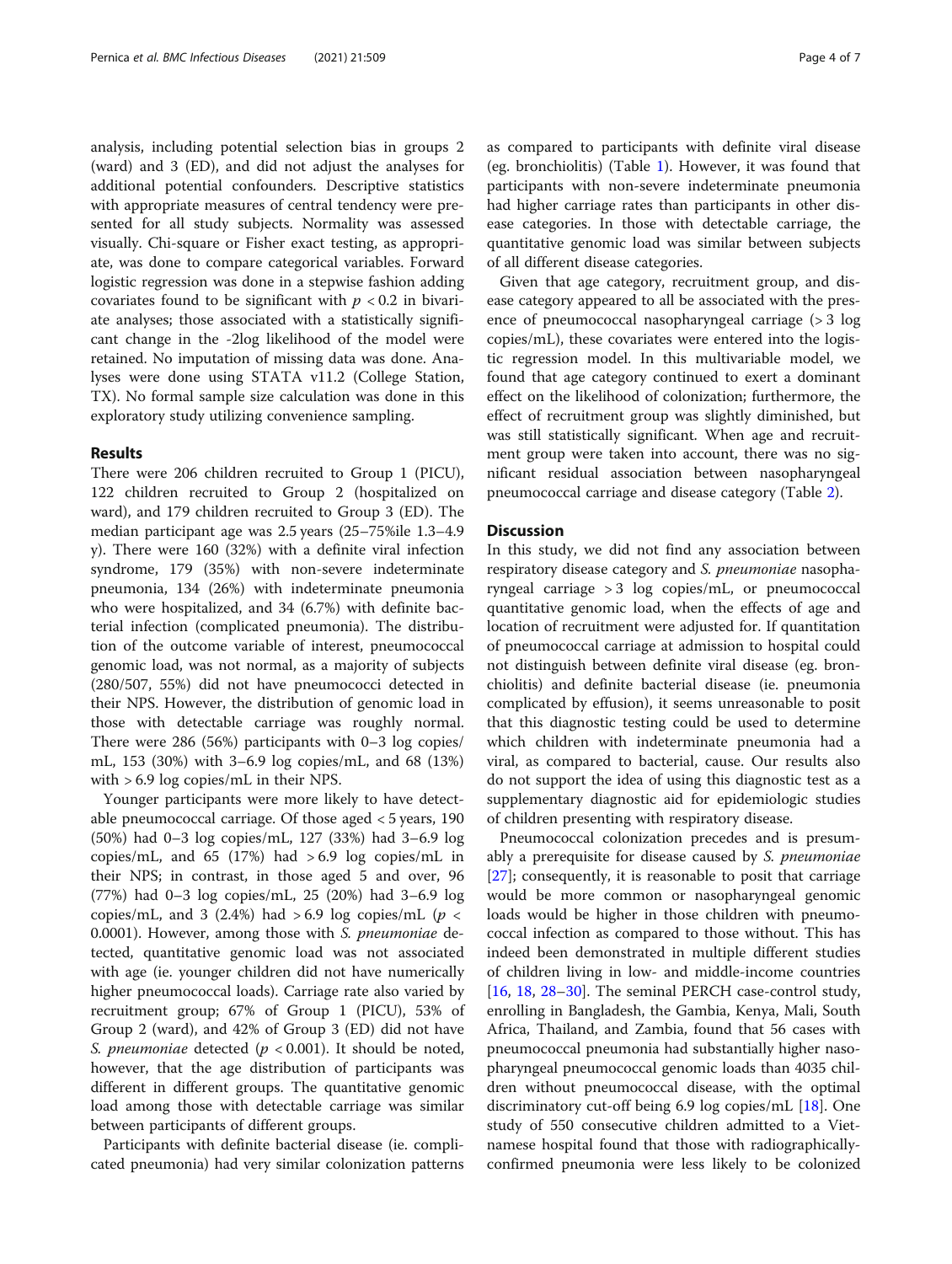## <span id="page-4-0"></span>Table 1 Comparison of subjects in different diagnostic disease categories

|                                                                                                      | Viral infection<br>syndrome<br>$(n = 160)$ | Pneumonia,<br>indeterminate,<br>nonsevere<br>$(n = 179)$ | Pneumonia,<br>indeterminate,<br>severe<br>$(n = 134)$ | <b>Bacterial</b><br>infection<br>syndrome<br>$(n = 34)$ |
|------------------------------------------------------------------------------------------------------|--------------------------------------------|----------------------------------------------------------|-------------------------------------------------------|---------------------------------------------------------|
| Age category                                                                                         |                                            |                                                          |                                                       |                                                         |
| $<$ 2 y                                                                                              | 93 (58%)                                   | 76 (43%)                                                 | 49 (37%)                                              | $2(5.9\%)$                                              |
| 2 to $<$ 5 y                                                                                         | 36 (22%)                                   | 65 (37%)                                                 | 43 (32%)                                              | 18 (53%)                                                |
| 5 to $<$ 10 y                                                                                        | 22 (14%)                                   | 36 (20%)                                                 | 26 (19%)                                              | 8(24%)                                                  |
| 10 y and over                                                                                        | 9(5.6%)                                    | 1(0.56%)                                                 | 16 (12%)                                              | 6(18%)                                                  |
| Pneumococcus detected?                                                                               |                                            |                                                          |                                                       |                                                         |
| Yes                                                                                                  | 63 (39%)                                   | 103 (58%)                                                | 48 (36%)                                              | 13 (38%)                                                |
| No                                                                                                   | 97 (61%)                                   | 76 (42%)                                                 | 86 (64%)                                              | 21 (62%)                                                |
| Median genomic load (25-75%ile) in those with detectable<br>pneumococcal colonization, log copies/mL | $6.12(4.63 - 6.89)$                        | $6.30(5.06 - 7.17)$                                      | $5.80(5.30 - 6.94)$                                   | $6.26(5.05 - 7.63)$                                     |
| Pneumococcal genomic load                                                                            |                                            |                                                          |                                                       |                                                         |
| 0-3 log copies/mL                                                                                    | 98 (61%)                                   | 80 (45%)                                                 | 87 (65%)                                              | 21 (62%)                                                |
| 3-6.9 log copies/mL                                                                                  | 48 (30%)                                   | 61 (34%)                                                 | 35 (26%)                                              | 9(26%)                                                  |
| > 6.9 log copies/mL                                                                                  | 14 (8.8%)                                  | 38 (21%)                                                 | 12 (9.0%)                                             | 4 (12%)                                                 |

Bold indicates differences between categories,  $p < 0.001$ 

with S. pneumoniae than healthy controls; however, those children with pneumonia had higher nasopharyngeal genomic loads than those with other types of respiratory infection or healthy controls [[28\]](#page-6-0). Smaller studies in Mozambique and the Gambia found that paediatric cases with invasive pneumococcal disease or pneumococcal pneumonia had similar colonization rates but higher nasopharyngeal genomic loads than healthy controls [[29,](#page-6-0) [30](#page-6-0)]. As a result, it has been suggested that the assessment of pneumococcal nasopharyngeal carriage could be used to discriminate between children with and without pneumococcal pneumonia; however, our experience suggests that this may not be true in Canada, and therefore it may not be true in other regions.

The likelihood that S. pneumoniae will be detectable in the nasopharynx of a given individual depends on a great number of factors, including age, genetics, socioeconomic conditions, crowding in the home, daycare exposure, and many more [\[27](#page-6-0)]. Age is simple to ascertain

**Table 2** Associations with nasopharyngeal pneumococcal colonization > 3 log copies/mL

| Covariate                       | <b>Bivariate analyses</b> |         | Multivariate analyses |        |
|---------------------------------|---------------------------|---------|-----------------------|--------|
|                                 | OR (95%CI)                | Wald p  | OR (95%CI)            | Wald p |
| Age category                    |                           |         |                       |        |
| $<$ 2 y                         | ref                       |         | ref                   |        |
| 2 to $<$ 5 y                    | $1.27(0.85 - 1.90)$       | 0.25    | $1.28(0.83 - 1.97)$   | 0.27   |
| 5 to $<$ 10 y                   | $0.39(0.23 - 0.66)$       | 0.001   | $0.39(0.22 - 0.68)$   | 0.001  |
| 10 y and over                   | $0.16(0.053 - 0.46)$      | 0.001   | $0.22(0.072 - 0.68)$  | 0.008  |
| Recruitment group               |                           |         |                       |        |
| $1$ (PICU)                      | ref                       |         | ref                   |        |
| 2 (ward)                        | $1.80(1.14 - 2.85)$       | 0.012   | $1.54(0.94 - 2.53)$   | 0.09   |
| $3$ (ED)                        | 2.62 (1.73-3.98)          | < 0.001 | $2.20(1.36 - 3.55)$   | 0.001  |
| Disease category                |                           |         |                       |        |
| Viral infection syndrome        | ref                       |         | <b>NS</b>             |        |
| Nonsevere indeterminate pneumo. | $1.96(1.27 - 3.02)$       | 0.002   |                       |        |
| Severe indeterminate pneumonia  | $0.85(0.53 - 1.38)$       | 0.52    |                       |        |
| Bacterial infection syndrome    | $0.98(0.46 - 2.10)$       | 0.96    |                       |        |

NS not significant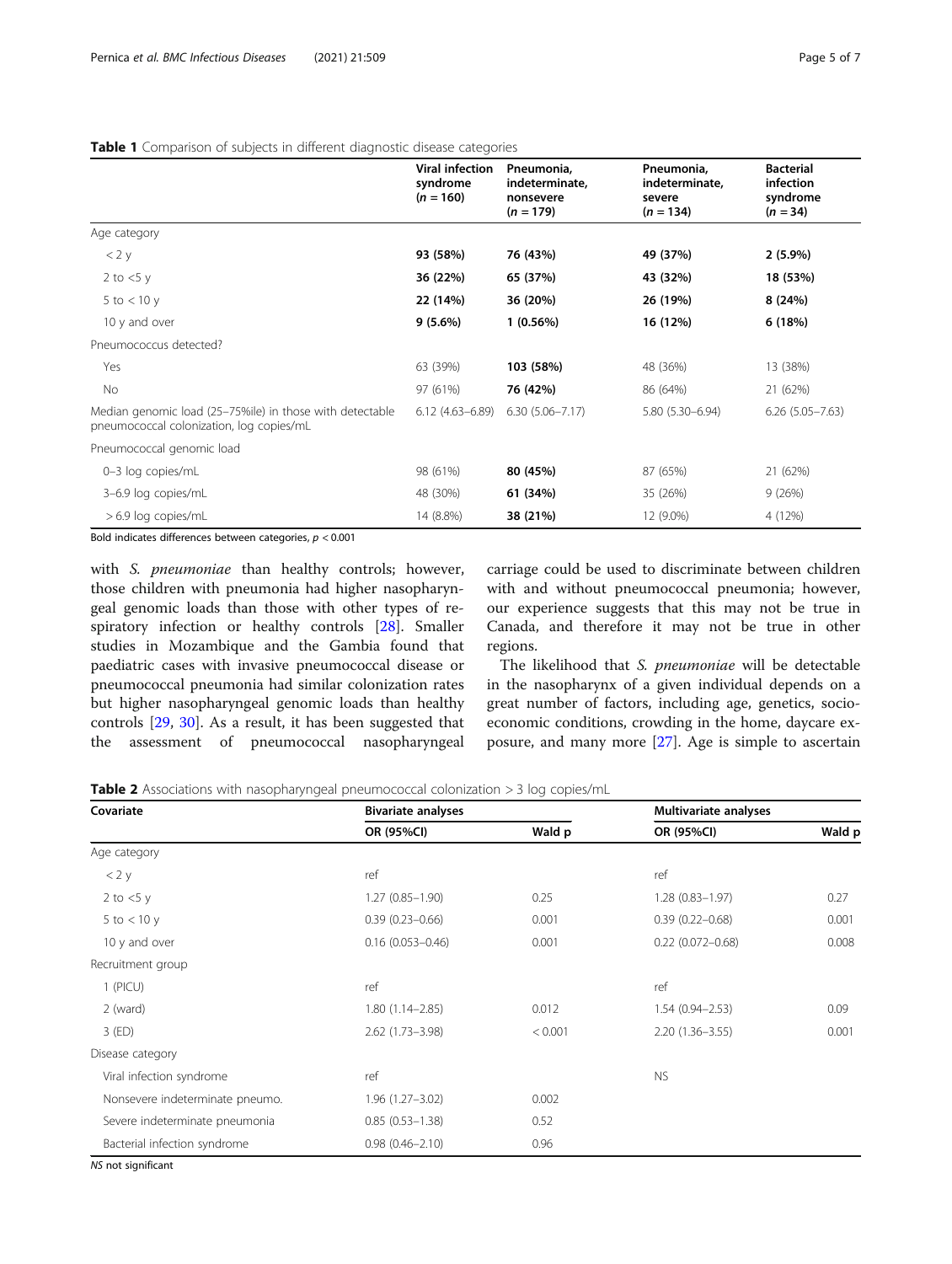<span id="page-5-0"></span>and appears to play a very prominent role; pneumococcal nasopharyngeal colonization is rapidly acquired during infancy and early childhood and then slowly declines thereafter [[27\]](#page-6-0). In our study, we also observed a clear association between pneumococcal carriage and age. It has also been observed in multiple studies that pneumococcal carriage rates increase with/after respiratory viral infection in children [\[16](#page-6-0), [31](#page-6-0)–[33\]](#page-6-0). It may be that the combination of these factors play a role in explaining why assessment of nasopharyngeal S. pneumoniae colonization did not permit the discrimination of those with bacterial respiratory disease from those with viral disease in our study population.

Our study did have limitations. We did not enroll consecutive children in Cohorts 2 (ward) and 3 (ED), primarily due to resource constraints; these were convenience samples, and so we cannot exclude the possibility of selection bias. We also did not include severity of disease, duration of illness, receipt of antimicrobials prior to nasopharyngeal sampling, sociodemographic factors, daycare exposure, household crowding, genetic factors, vaccination status, and a host of other putative exposures and unmeasured confounders that could possibly influence pneumococcal carriage. Consequently, we cannot exclude the possibility that pneumococcal carriage would in fact be associated with respiratory disease category when these additional factors are taken into account. However, we would suggest that many of these are not practical to measure on a regular basis by clinicians evaluating children with respiratory disease, and so would not impact our recommendations that nasopharyngeal S. pneumoniae genomic loads not be routinely used to diagnose bacterial lung infection. In other words, if pneumococcal nasopharyngeal loads were in fact associated with bacterial infection controlling for disease severity, duration of illness, receipt of antimicrobials prior to nasopharyngeal sampling, age, socioeconomic status, number of people in the home, and vaccination status, this would likely not change our conclusion that S. pneumoniae nasopharyngeal PCR is not a practical way to diagnose bacterial pneumonia in individual children in an urgent-care setting. Finally, given that diagnoses were made on a clinical basis (as is the standard of care in North America), we could not prove that the proportion of children with viral disease in the 'viral syndrome' group was higher than in the 'indeterminate' group or the 'bacterial syndrome' group; however, this seems exceedingly likely to be true. We would also posit that this consideration is irrelevant, since Canadian physicians routinely make clinical diagnoses without microbiologic confirmation that then inform antibiotic treatment decisions; the aim of this study was to determine if quantitative assessment of nasopharyngeal pneumococcal colonization could aid this diagnostic process, thereby potentially optimizing antimicrobial treatment practices.

## **Conclusions**

In summary, our matched-cohort study demonstrates that quantitative assessment of nasopharyngeal S. pneumoniae carriage is unlikely to be of practical help to clinicians seeking to determine whether a given child has viral or bacterial respiratory infection.

#### Acknowledgments

Not applicable.

#### Authors' contributions

JMP conceived the study, helped with study design, did data analysis, drafted the manuscript, and revised the manuscript critically. KI, HA, and AVM helped with study design, data collection, and revised the manuscript critically. RC helped with data collection and revised the manuscript critically. KL and MS designed the microbiologic assays, ran them, and revised the manuscript critically. The author(s) read and approved the final manuscript.

#### Funding

This work was supported by the Physician's Services Incorporated Foundation (Clinical Research Grant 14–34) and McMaster University Department of Pediatrics Resident Research Grants (AVM, KI, HA). JMP was supported by a Hamilton Health Sciences Early Career Award.

#### Availability of data and materials

The datasets used are available from the corresponding author on reasonable request.

## **Declarations**

## Ethics approval and consent to participate

The study was approved by the Hamilton Integrated Research Ethics Board and informed consent was obtained from all participants (and from the parents/legal guardians for those aged less than 18 years) who were recruited and followed prospectively (ie. Group 2 and 3), some of whom were drawn from other studies [[21](#page-6-0), [22\]](#page-6-0). All methods were performed in accordance with the Declaration of Helsinki.

#### Consent for publication

Not applicable.

#### Competing interests

The authors declare that they have no competing interests.

#### Author details

<sup>1</sup>Department of Pediatrics, McMaster University, 1280 Main St. West, Hamilton, Ontario L8S 4K1, Canada. <sup>2</sup>Present address: Department of Pediatrics, King Saud bin Abdulaziz University for Health Sciences, King Abdullah Specialized Children's Hospital, Ministry of the National Guard Health Affairs, Riyadh, Saudi Arabia. <sup>3</sup>Department of Laboratory Medicine, St. Joseph's Healthcare Hamilton, 50 Charlton Ave. E, Hamilton, Ontario L8N 4A6, Canada. <sup>4</sup>Department of Pathology and Molecular Medicine, McMaster University, Hamilton, Canada.

### Received: 26 January 2021 Accepted: 21 May 2021 Published online: 31 May 2021

### References

- Jain S, Williams DJ, Arnold SR, Ampofo K, Bramley AM, Reed C, et al. Community-acquired pneumonia requiring hospitalization among U.S. children. N Engl J Med. 2015;372(9):835–45. [https://doi.org/10.1056/](https://doi.org/10.1056/NEJMoa1405870) [NEJMoa1405870](https://doi.org/10.1056/NEJMoa1405870).
- 2. Bradley JS, Byington CL, Shah SS, Alverson B, Carter ER, Harrison C, et al. The management of community-acquired pneumonia in infants and children older than 3 months of age: clinical practice guidelines by the PIDS and IDSA. Clin Infect Dis. 2011;53(7):e25–76. <https://doi.org/10.1093/cid/cir531>.
- 3. Le Saux N, Robinson JL, Canadian Paediatric Society Infectious Disease and Immunization Committee. Uncomplicated pneumonia in healthy Canadian children and youth: practice points for management. Paediatr Child Health. 2015;20(8):441–50. [https://doi.org/10.1093/pch/20.8.441.](https://doi.org/10.1093/pch/20.8.441)